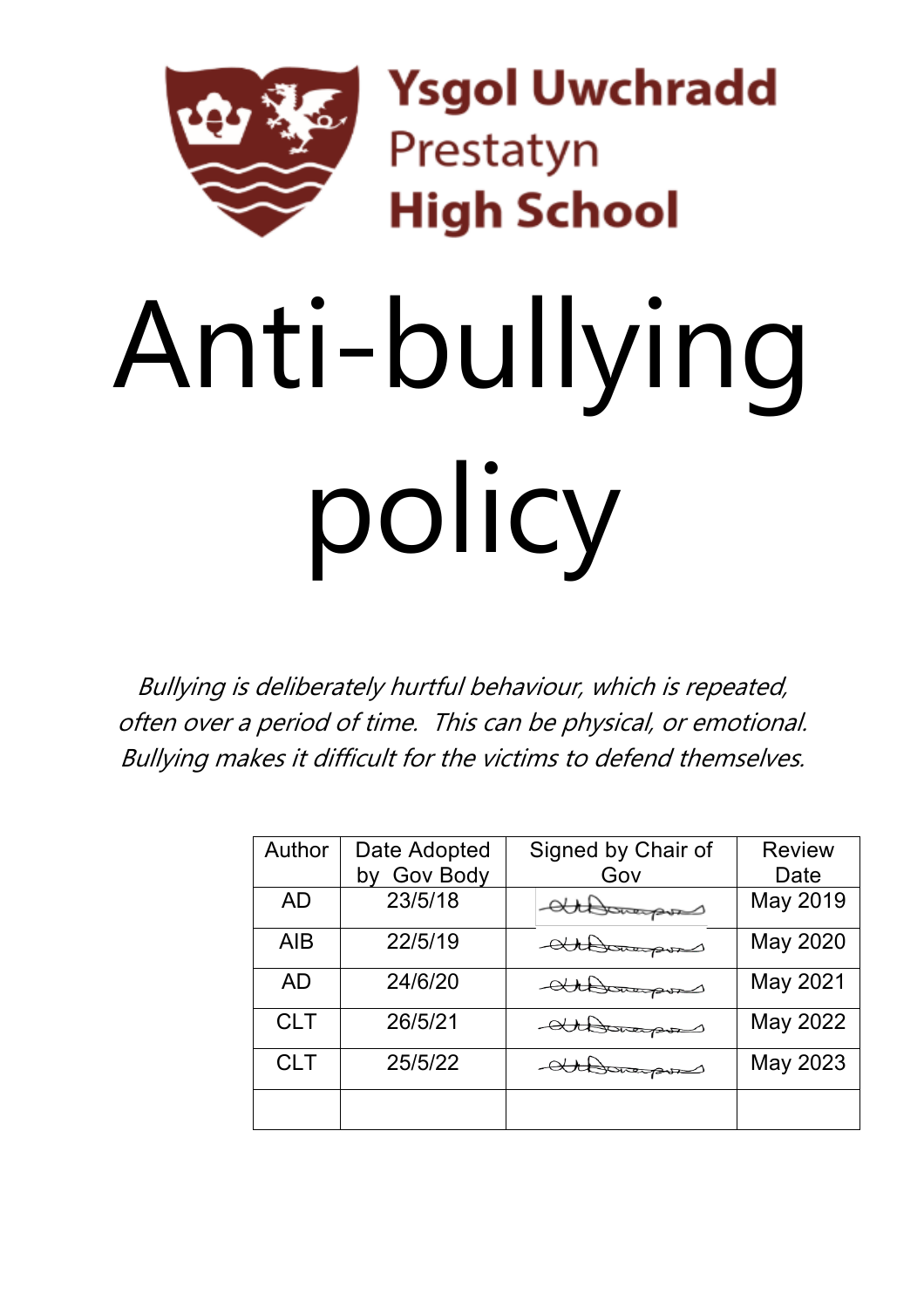# **Anti-Bullying policy**



Prestatyn High school defines bullying as follows:

*Deliberately hurtful behaviour which is repeated, often over a period of time. This can be physical, or emotional. Bullying makes it difficult for the victims to defend themselves.* 

Isolated incidents of hurtful behaviour, fallings out between individuals or arguments should not be seen as bullying, and should be dealt with following the Ready to Learn policy.

# **Rationale**

Prestatyn High School takes bullying very seriously and seeks to prevent bullying where at all possible. All schools are required by law to have a policy to prevent all forms of bullying among pupils. This policy is written with reference to the 'Respecting Others: Anti-Bullying Guidance' (2003), the Welsh Government's seven core aims for children and The Equality Act 2010.

# **Purpose and Principles**

Every learner has the right to learn, free from fear of bullying, whatever form that bullying might take. Prestatyn High School believes all forms of bullying are unacceptable and this policy (along with the anti-bullying handbook) has the purpose of detailing how: a) bullying will be prevented;

- b) those who bully others will be dealt with; and
- c) the victims of bullying will be supported.

This policy has the aim that all pupils will feel protected and supported to tackle bullying in all its forms and that victims of bullying would be supported by our procedures in order to limit the impact of bullying on the victim.

*It is important to develop a strong inclusive ethos where bullying and prejudice is not tolerated. Human Rights are guarantees that protect individuals and groups from actions that affect their freedom and human dignity.1*

At Prestatyn High School we expect that all of our pupils will treat each other fairly and with respect. It is unacceptable to discriminate against individuals or groups, particularly due to their race, gender (including transgender), sexuality, disability, religion or belief.

# **Organisation and delivery**

# *Prevention*

It is always preferable to prevent bullying than to deal with the consequences of bullying. At Prestatyn High School our prevention strategies include:

- PSE sessions on bullying, including visits from external agencies;
- assemblies on bullying;
- participation in anti-bullying week;
- active involvement in anti-bullying networks such as Prestayn's ISPY;
- all pupils have access to pastoral staff including group tutors, Heads of Year and Assistant to the Head of Year; and
- regular reminders to report incidents before they become bullying.

<sup>1</sup> Respecting others: Anti bullying overview; September 2011